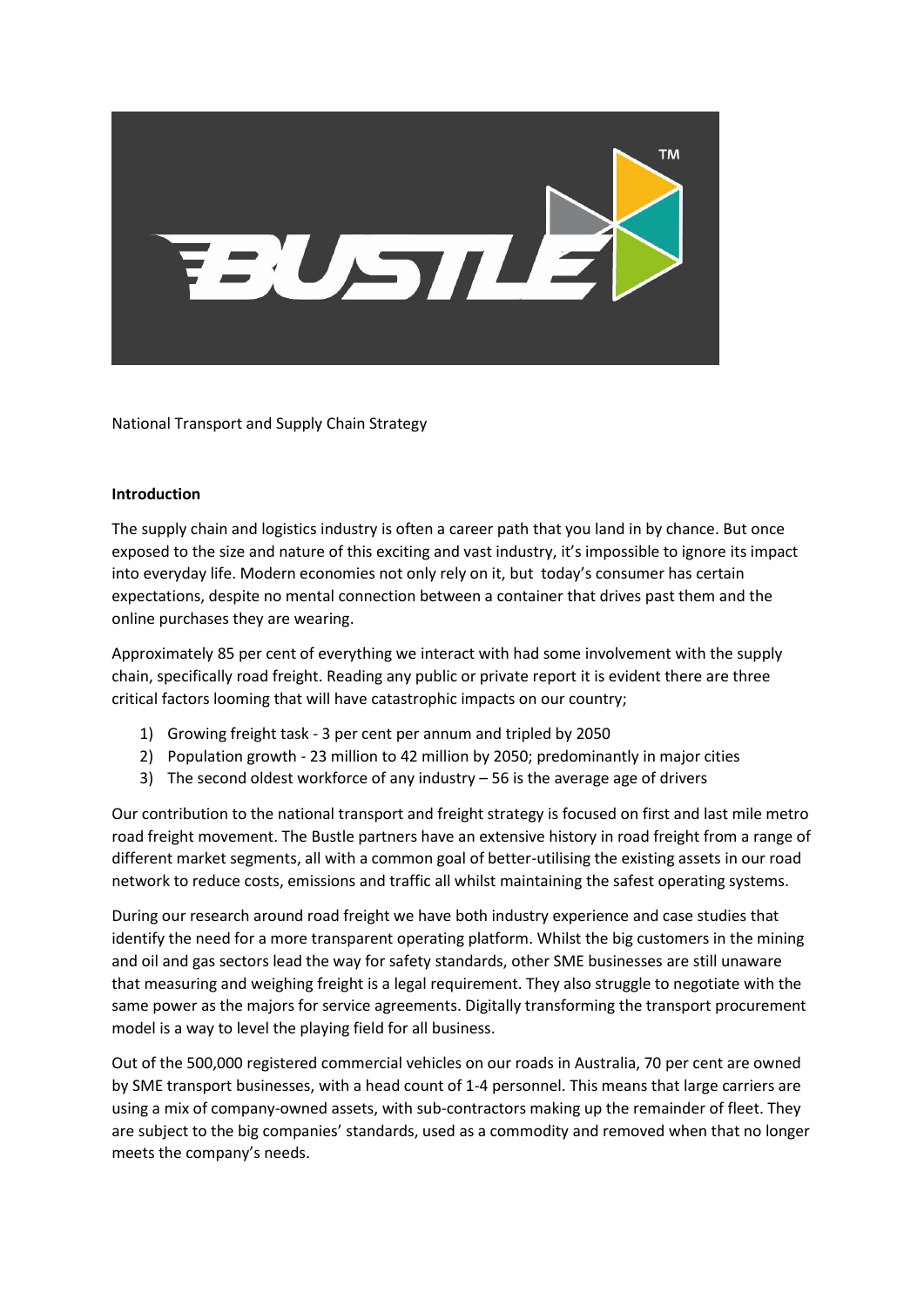The same facts and figures seem to be used by anyone completing a report which indicates that a 1 per cent increase in efficiencies can lead to a \$2b gain for the economy. Having a national strategy in place with a key focus on bringing together a fragmented market is not only a great step, it is a crucial one.

# **2.1 What is moving where, why and how?**

# **2.1a**

Partial and full trailer loads of general freight from retailers, manufacturers, wholesalers, FMCG consumables, mining, agriculture and oil and gas make up the majority of the market. This freight is imported or locally-sourced and transport movements are controlled by either a transport company, a freight broker or the business themselves using in house fleet. From an envelope or container load of general packaged freight to project-based heavy machinery for special movements, road freight manifests are broad and variable in size, quantity and movement frequency.

# **2.1b What changes would you like to see to make your supply chain work better?**

As it stands, the changes required for a better use of Australia's road freight networks is a greater utilisation of existing resources in our road network. Competition has been great for consumers, however it has lead to big companies investing in assets that focus on winning customers, going head to head and diminishing a distribution model to a de-centralised network of resources, all concerned about meeting internal targets or utilisation of their internal resources.

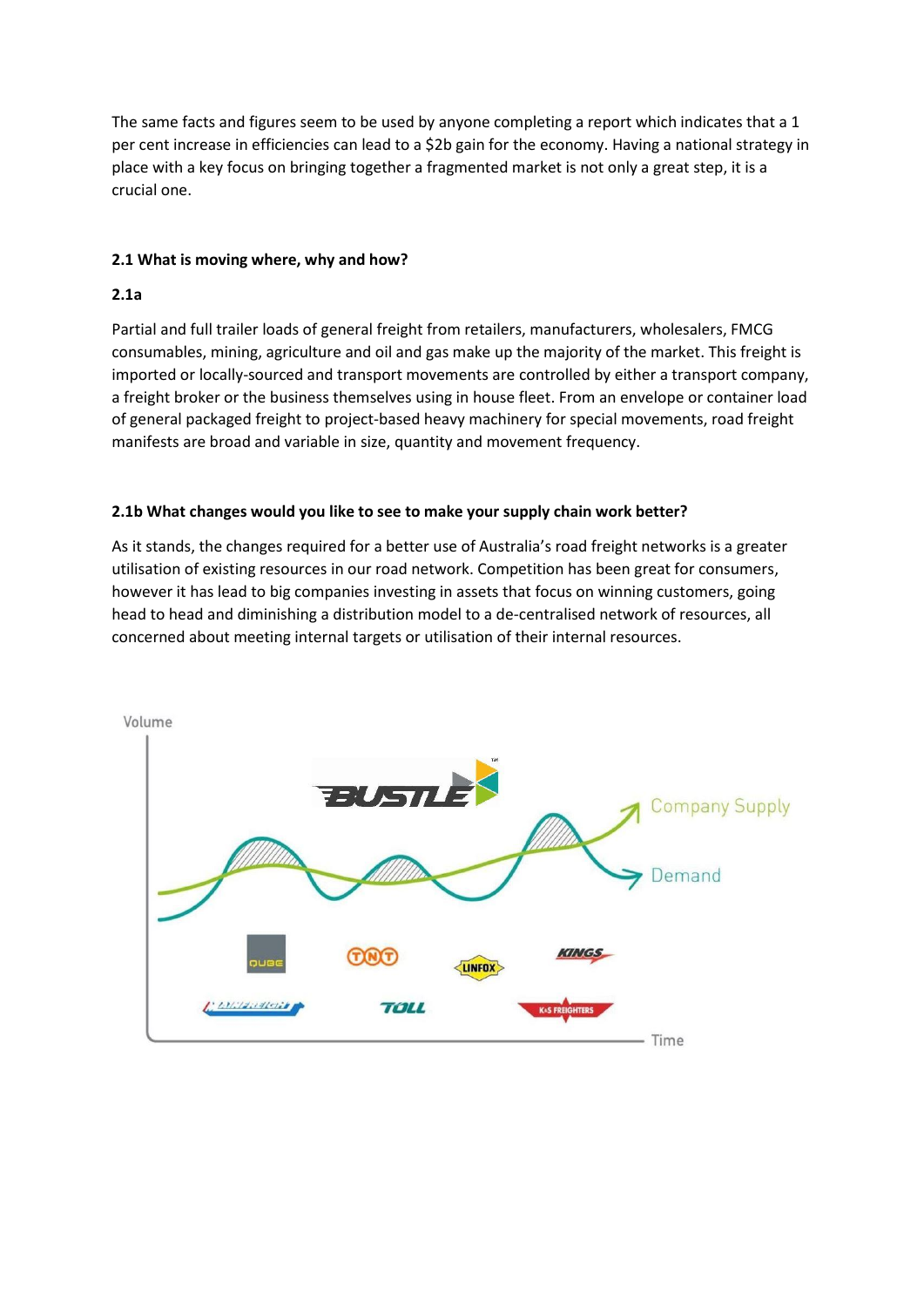# **2.1c What data gaps are you aware of in relation to Australia's freight and supply chains?**

Data gaps are stemmed from competitors focusing on their client base with plans in place to service their needs specifically. From metro to intrastate to interstate there are service models set up around large carrier and large company requirements that the remainder of the market fall in to. Trucks travelling empty because they either don't have access to work or it is competitors work is not only creating congestion it is costing our economy and our environment in emissions. All the major carriers would have internal data collated from their operations however none of it is generally made public i.e. routes used, distances travelled, kilograms moved or utilisation of assets.

### **2.2 Competitiveness in the Australian freight sector**

# **2.2a In your view, is Australia's freight system internationally competitive.**

Bustle has limited knowledge of international transport businesses, however we have attended global supply chain conferences in Denver, CO. It was evident that our systems, solutions and technology is lagging behind countries like the USA and Europe. Their supply chain strategies and models looked more established and efficient.

# **2.2b What are the key indicators that tell us this?**

NA

# **2.2c How important is freight movements to your business competitiveness.**

Road freight movements are important as freight spend is a commodity that businesses need to understand and find ways to control more effectively.

Last mile road freight movement is the core of Bustle's business. The platform facilitates first and last mile road freight movements for businesses, with a focus on B2B connections, to reduce empty running and increase vehicle utilisation. Our platform is a facilitator that will help businesses reduce 3PL time and costs so we would see our platform as an important addition to the industry.

# **2.2d Are regulatory factors affecting productivity of your businesses? How could this be improved?**

Regulation in a country like Australia vs Indonesia is what makes our industry safer, but to remain compliant is costly to implement and maintain as part of a company's delivery of services. Finding ways to make regulations more transparent or smarter ways to facilitate regulations in real-time is going to be critical in keeping our industry protected but also current in real-time. Traditional compliance models are reactive and not automated with a lot of human involvement.

#### **3.1 Urban Growth Pressures**

**3.1a What are the key issues for freight in Australia's major cities?**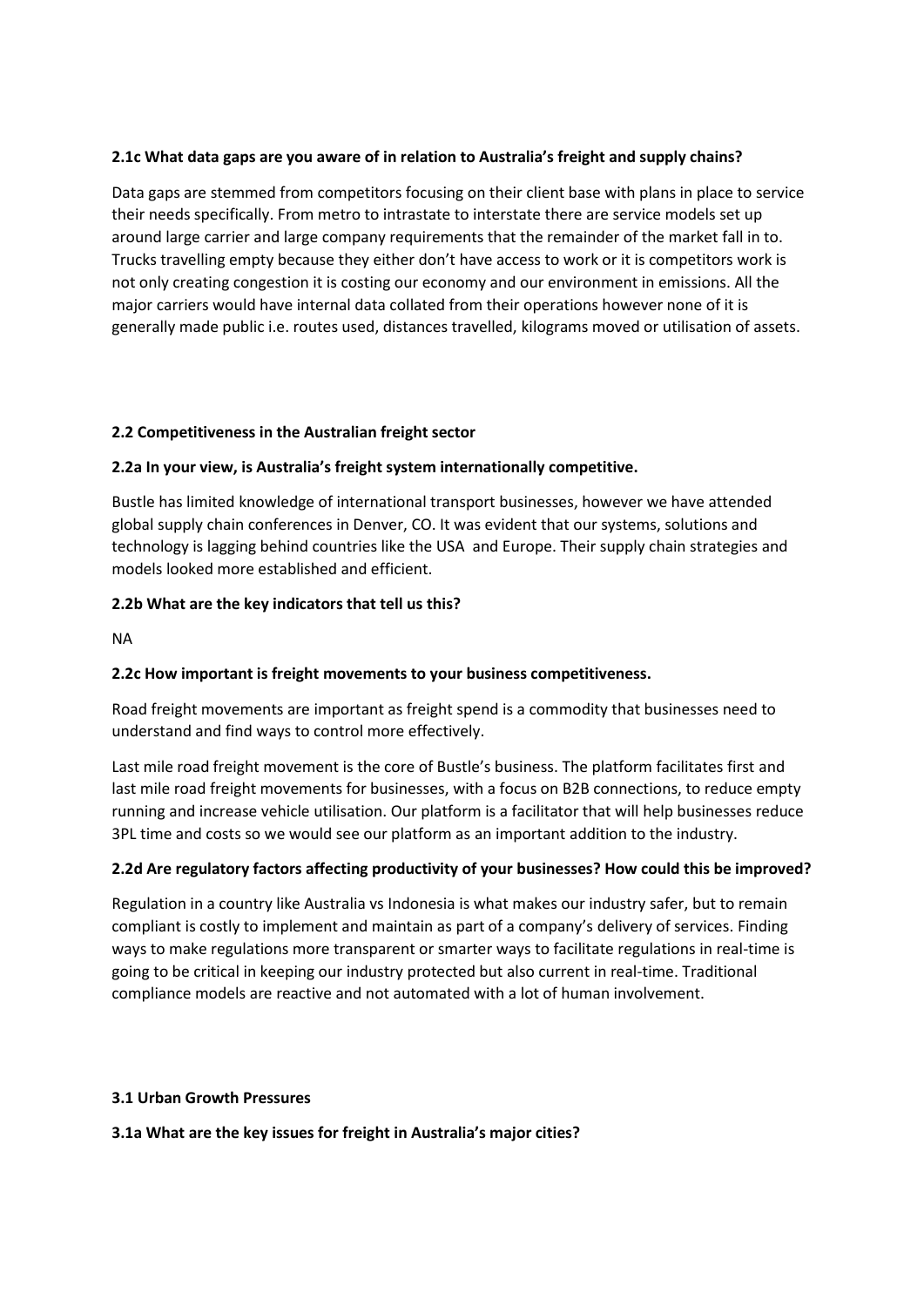Issues approaching Australia's freight in major cities are growing volumes, an ageing workforce and corporate competition. All reports and commentary from both private sectors and government are highlighting the same issues. Road freight volumes is expected to triple by 2050, The transport industry has the second oldest workforce; with truck drivers averaging 56 years of age. If we combine this with an increasing population from 23 million to 42 million, predominantly in capital cities, significant strain on our infrastructure and road network is imminent.

# **3.2b How can Australia's urban networks better prioritise passenger and freight services in the most effective manner possible?**

Having major carriers who tender on large, contracted parcels of work helps customers with a consolidated carrier but the focus is on executing the suite of work utilising in-house resources. The bi-product is a de-centralised market where vehicles are passing each other part loaded to make sure deadlines are met and company resources are sweated. The IoT will allow connectivity between systems and businesses to identify road activity, finding optimisation that is currently not visible or not favourable based on competition.



# **3.1c How are our cities and supply chains being impacted by changing consumer behaviours such as online shopping?**

As consumers behaviour changes, new technology emerges and ongoing cost reduction strategies are enforced to meet market variables, the physical movement of freight landscape will continue to change. Last mile delivery will need to be a dynamic network of connected assets, technology and systems to get true synergies and efficiencies for Australia's road freight. There won't be one single answer, it will be a suite of system integration that will power a smarter road network.

# **3.1d What are the critical last mile issues you face in urban areas?**

Last mile issues we face is that to implement a new way of facilitating distribution requires both a change in mindset from how it has always been done as well as businesses being prepared to break procedures in order to get the right result. Last mile hasn't changed over the last 70 years in Australia and I don't think disruption can fix this, it needs to be a suite of augmented platforms to connect the dots.

#### **3.2 Port Corridor Pressures – Protecting Land, Sea & Air Connections**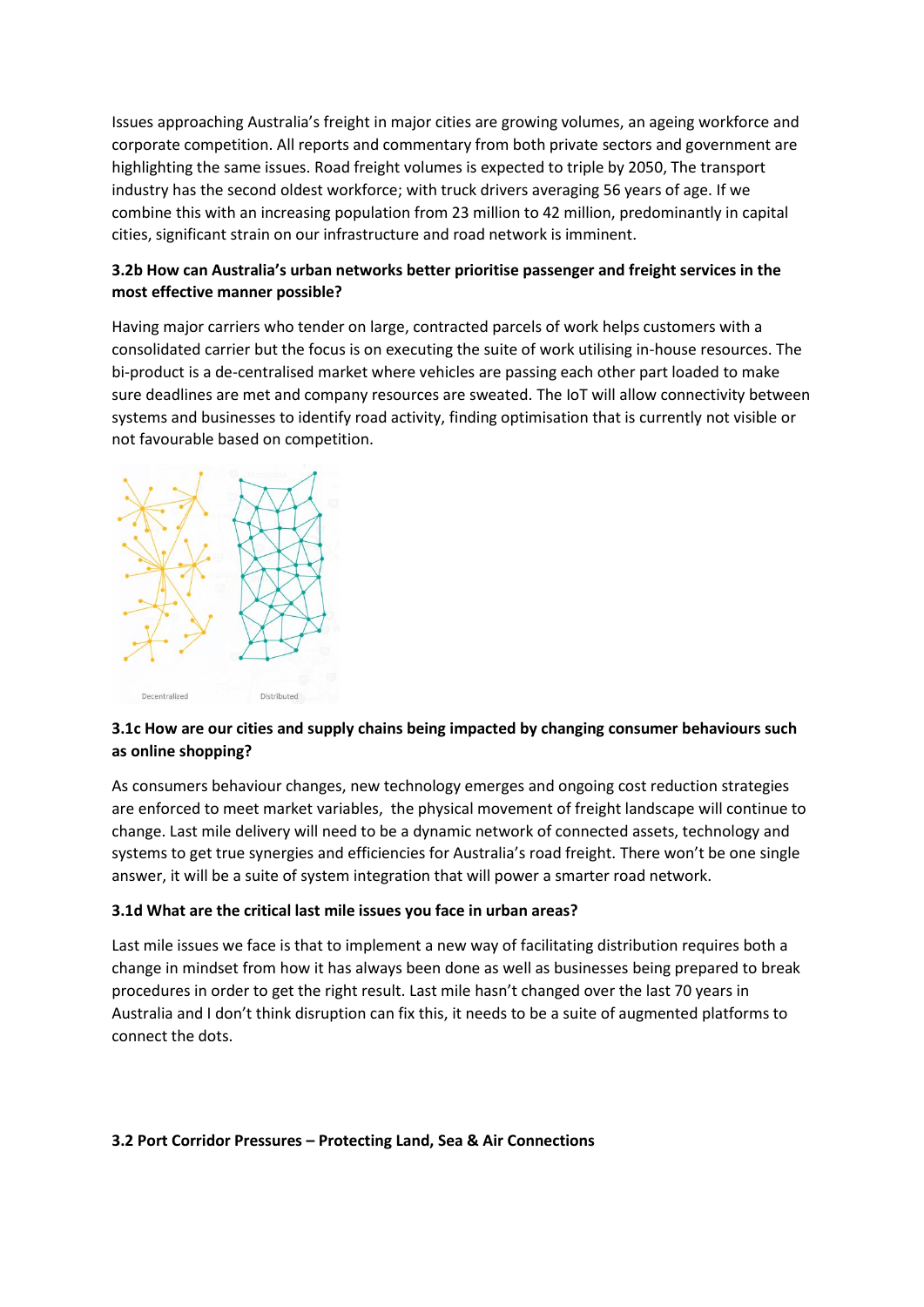# **3.2a Do you face, or expect in the future to face, problems moving your freight through Australian air, land or sea ports?**

Our business hasn't been directly affected through these corridors, however in past business we have experienced the bottle necks involved in port activity. Managing deliveries and collections from the port was painful and rarely had efficiently utilised fleet running in and out of the wharf which has a flow on affect of more vehicles wanting to access the port and lengthy delays.



# **3.2b How can Australia's maritime channels be appropriately maintained and able to accommodate bigger ships?**

Not an area of our expertise.

# **3.2c How are other countries dealing with the landside implications related to distributing cargo from bigger ships?**

Not an area of our expertise

# **3.3 End-to-end supply chain integration and regulation**

# **3.3a How effective is your supply chain at transition your freight between modes and across boundaries**

Not applicable to our model

#### **3.3b What regulations do you have to deal with in your supply chains?**

Regulations in our supply chain are around insurances, licences, accreditations and training/certifications. There are some stock standard industry expectations that relate to having a commercial vehicle on the road but there are also some company/market segment specific requirements. What we do know is that self-regulation by both customers of road freight and suppliers around risk mitigation has seen compulsory regulations become muddied with best practice/company set regulations with contractors losing sight of what they need to hold to operate in their specific market segment of road freight.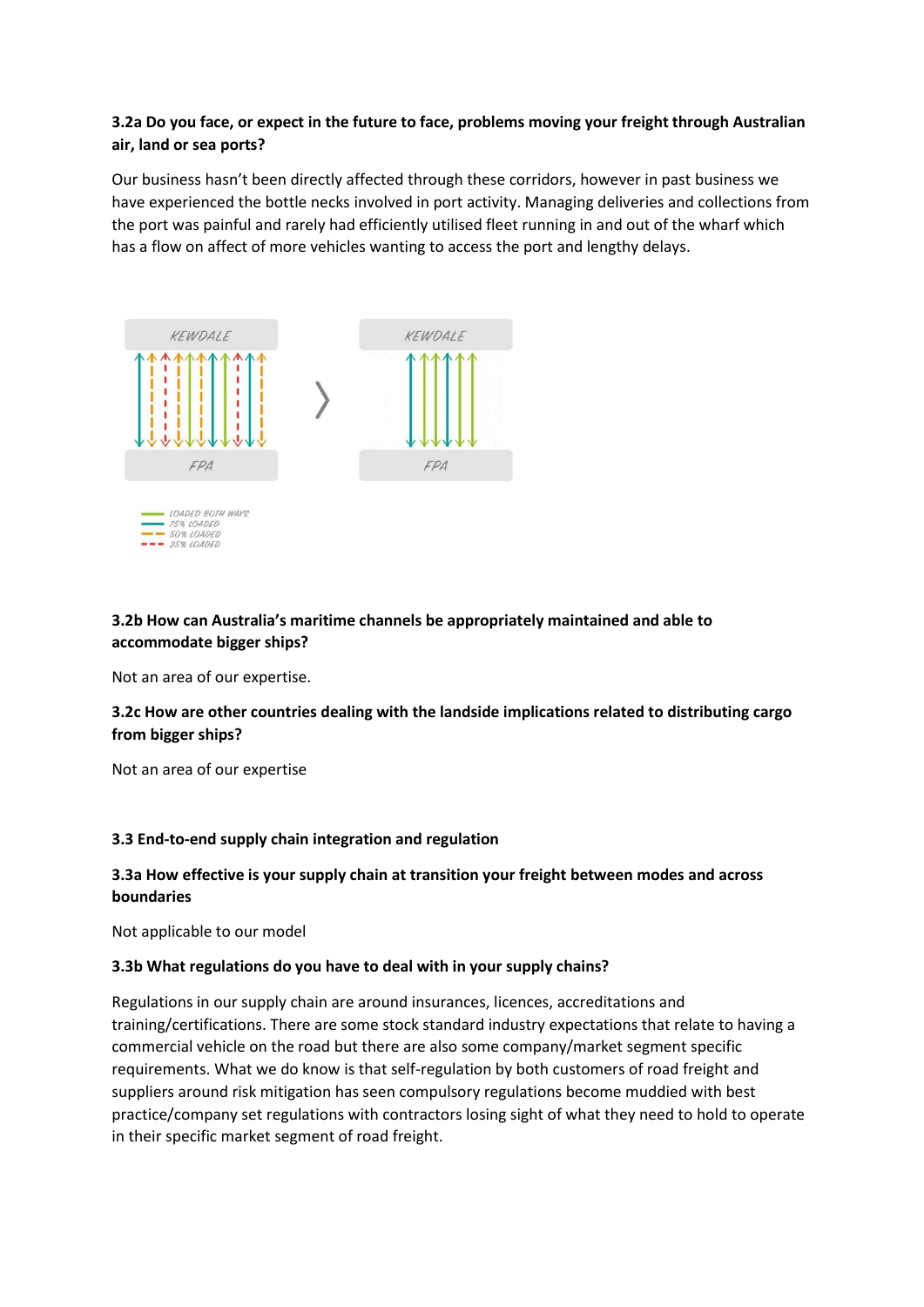Based on the changing landscape of transported goods, customer market and technological advances it becomes challenging to simplify regulations, however some form of market standard or minimum could be an opportunity to help encourage transparency to the market i.e. retail, ,anufacturing, wholesale, mining etc.

Empty containers are an opportunity for Bustle to provide customers with a solution. Our platform allows customers and drivers to connect to better utilise a vehicle they may already be completing a delivery/collection of containers.

### **3.4 The Air Freight Market**

Not our area of expertise

### **3.5 Changing Technology**

#### **3.5a What emerging technological trends do you think will impact on your supply chain?**

Our platform is an emerging technology that will impact the supply chain in a positive way through consolidating the independently-owned fleet into a network that is non-competitive to transport companies. The sole focus of this technology is to facilitate transactions to utilise the empty running vehicles experience every day so instead of disruptors to the industry this is innovation that augments existing practice.

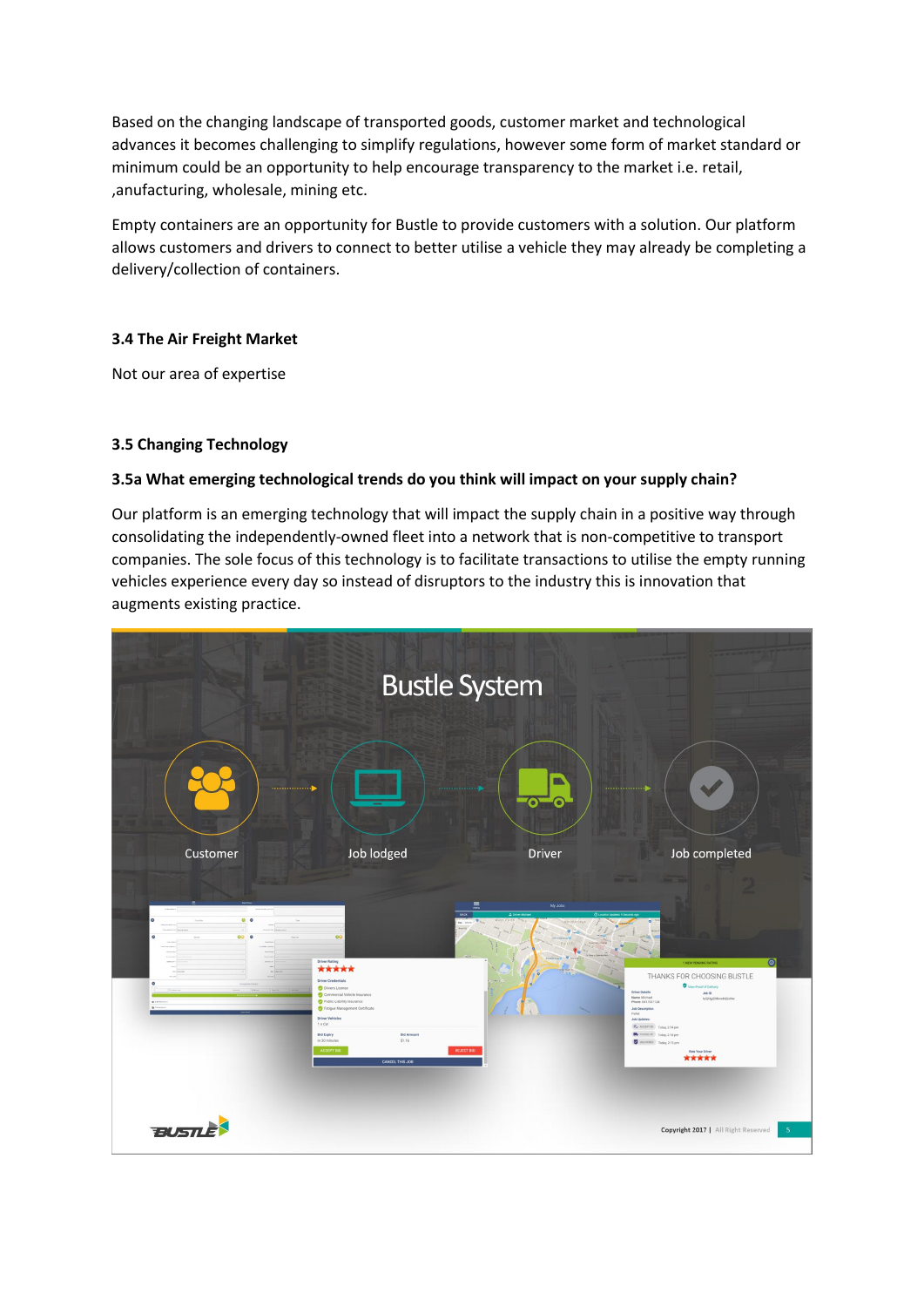# **3.5b When are these impacts likely to be felt and how does Australia's freight infrastructure need to be adapted to make best use of likely changes?**

Now – The market is already changing and it would seem that physical movement of freight cannot be changed too much in terms of vehicles/fleet that execute the work, so the focus needs to be on the distribution centres' location, technology and layouts that help facilitate faster cross docking to unimodal last mile delivery options i.e. hub depots. Technology such as 3D printing will also impact on physical transport of freight as items required can potentially be created on-site at a customer location potentially changing the volume or transport requirements.

Connectivity and the IoT is going to have a positive impact on road use as we become smarter about identifying, connecting and facilitating last mile road freight movements. Having a live market facilitator that can update remotely to all users will enable emerging technologies to be implemented faster than ever before.

# **4.1 Capacity Forecasting**

# **4.1a Any data or insights you are willing to contribute to assist in capacity forecasting assessment would be appreciated.**

As Bustle is relatively new to market we don't have historic data that would prove to be beneficial to the national strategy. Bustle is collecting data from each transactions such as physical movement of freight, vehicle types, insurances, fuel, tyres, compliance, cycle times, routes, time of day etc. This data would be transaction focussed with private company or independent information removed as it is not about who is doing what but more what is happening, when and where.

Bustle is open to sharing information with the relevant governing bodies to help better utilise our resources and road network with a focus on both real time and retrospective data.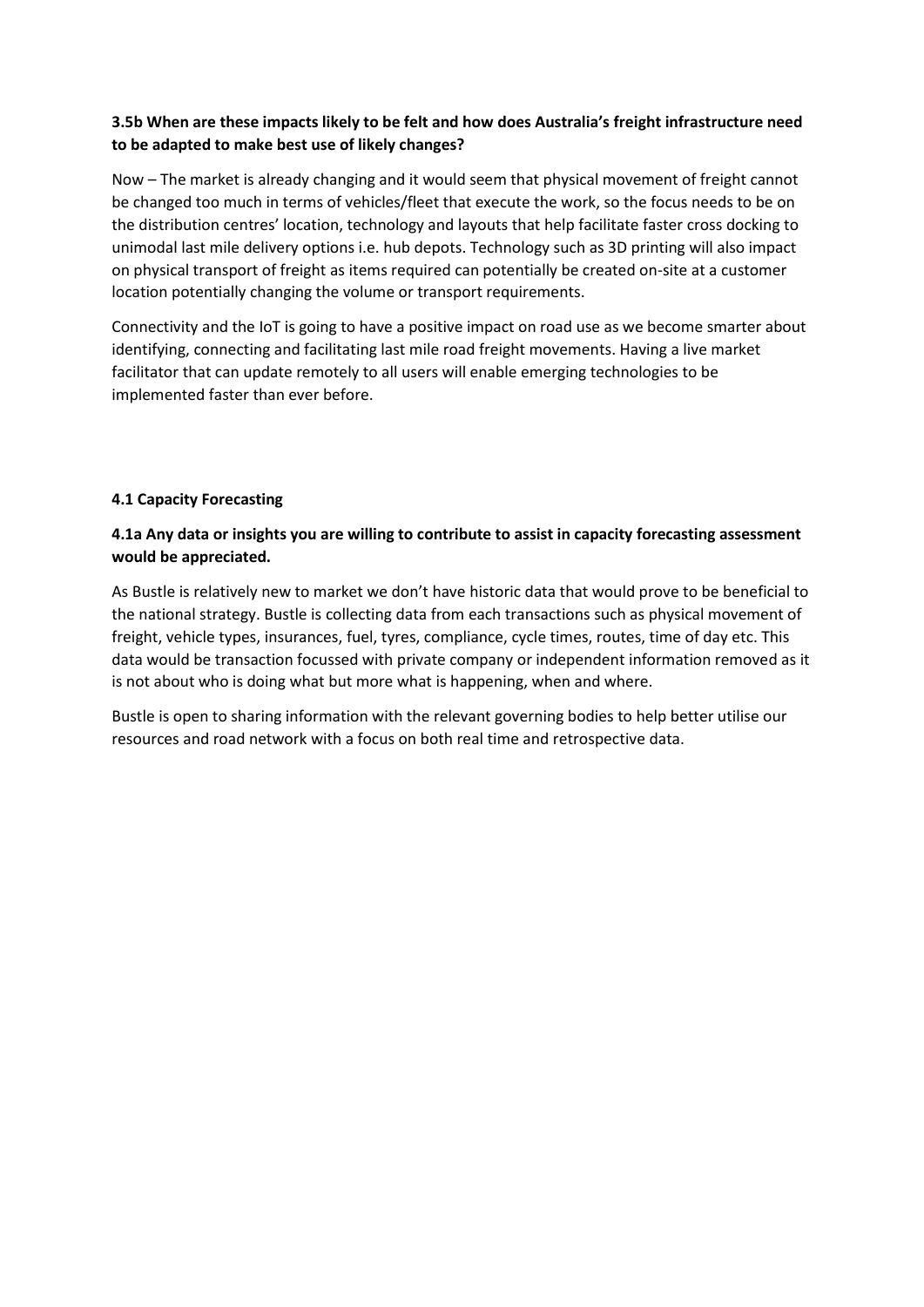